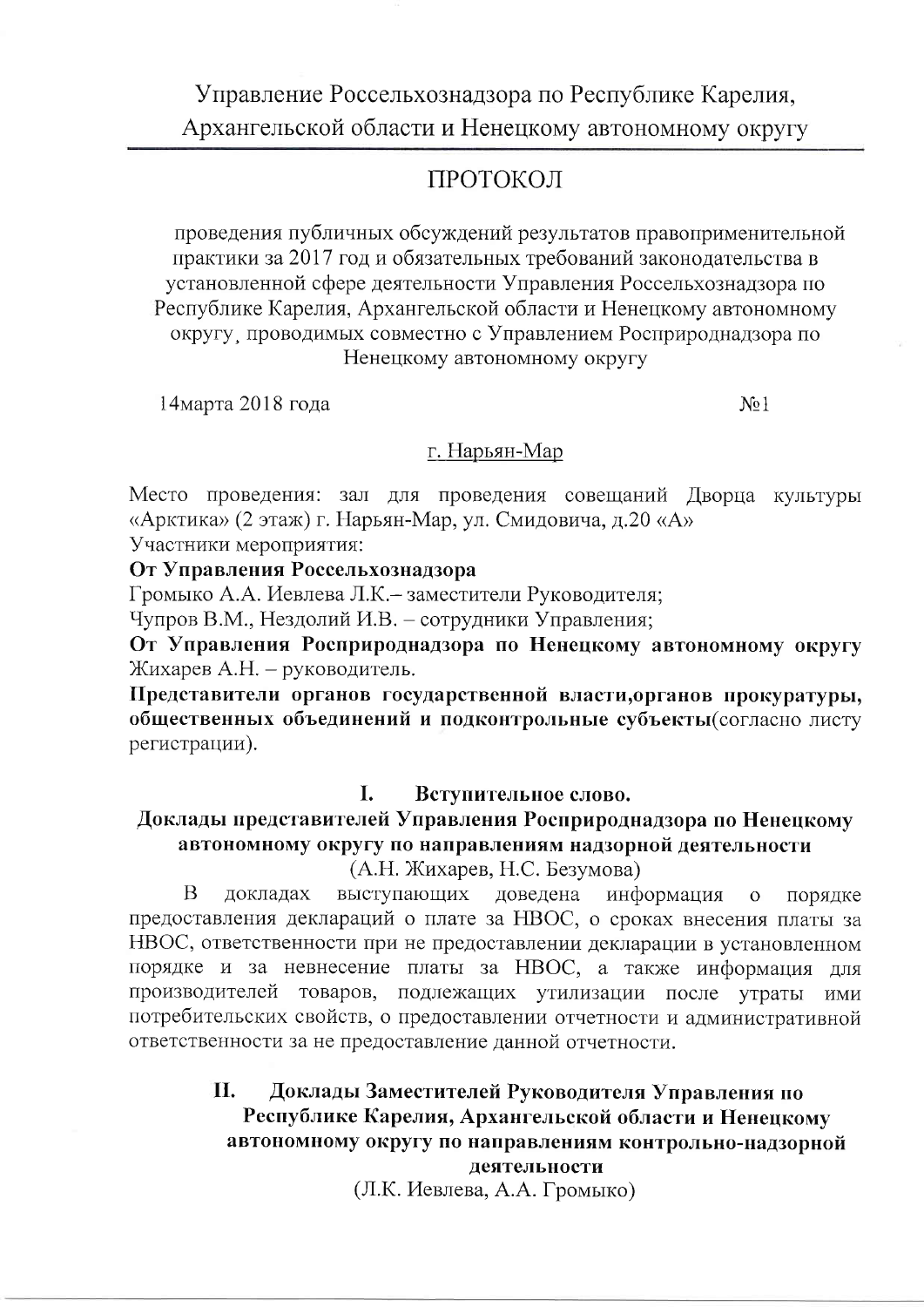В докладах Заместителей Руководителя доведены:

- типовые, массовые нарушения обязательных требований и мероприятия по их устранению;

- сведения о проведенных в отношении подконтрольных лиц проверках;

- примененные по результатам проведения проверок меры административной и иной публично-правовой ответственности:

разъяснение неоднозначных или неясных для подконтрольных лиц обязательных требований:

- разъяснения новых требований нормативных правовых актов.

## Ш. Публичное обсуждение правоприменительной практики Управления за 2017 год

В рамках публичного мероприятия представители организацийучастниц высказывали заинтересованность в разъяснении ряда вопросов:

Bompoc:  $\Pi$ <sub>o</sub> какой причине Управление Россельхознадзора  $\overline{10}$ Республике Карелия, Архангельской области и Ненецкому автономному округу не отреагировало на сообщение о нарушении почвенного покрова при проведении вскрышных работ на земельном участке разрабатываемого карьера песка в пределах лицензионного участка ЗАО «Севергазнефтепром» в 2016 году?

Ответ: В 2016 году контроль за соблюдением требований земельного законодательства на землях сельскохозяйственного назначения осуществлялся Федеральной службой  $\overline{10}$ надзору  $\overline{B}$  $c$  depe природопользования (Росприроднадзор). Управлением Росприроднадзора по Ненецкому автономному округу в 2016 году на основании поступивших материалов о нарушении почвенного покрова при проведении вскрышных работ на земельном участке разрабатываемого карьера песка в пределах лицензионного участка ЗАО «Севергазнефтепром» к административной ответственности привлечен индивидуальный предприниматель, осуществлявший данные работы.

Вопрос: По какой причине Управлением Россельхознадзора по Республике Карелия, Архангельской области и Ненецкому автономному округу не привлечено к административной ответственности Обшество с ограниченной ответственностью «Восток-НАО» по факту порчи оленьих пастбищ на участке СПК коопхоз «Ерв» вблизи р. Черная Ненецкого АО?

Ответ: Отказ в привлечении ООО «Восток-НАО» к административной ответственности по факту порчи оленьих пастбищ на участке СПК коопхоз «Ерв» вблизи р. Черная Ненецкого АО обоснован отсутствием доказательств вины ООО «Восток-НАО».

#### IV. Подведение итогов Публичных обсуждений

-разместить итоги публичных обсуждений на официальном сайте Управления: